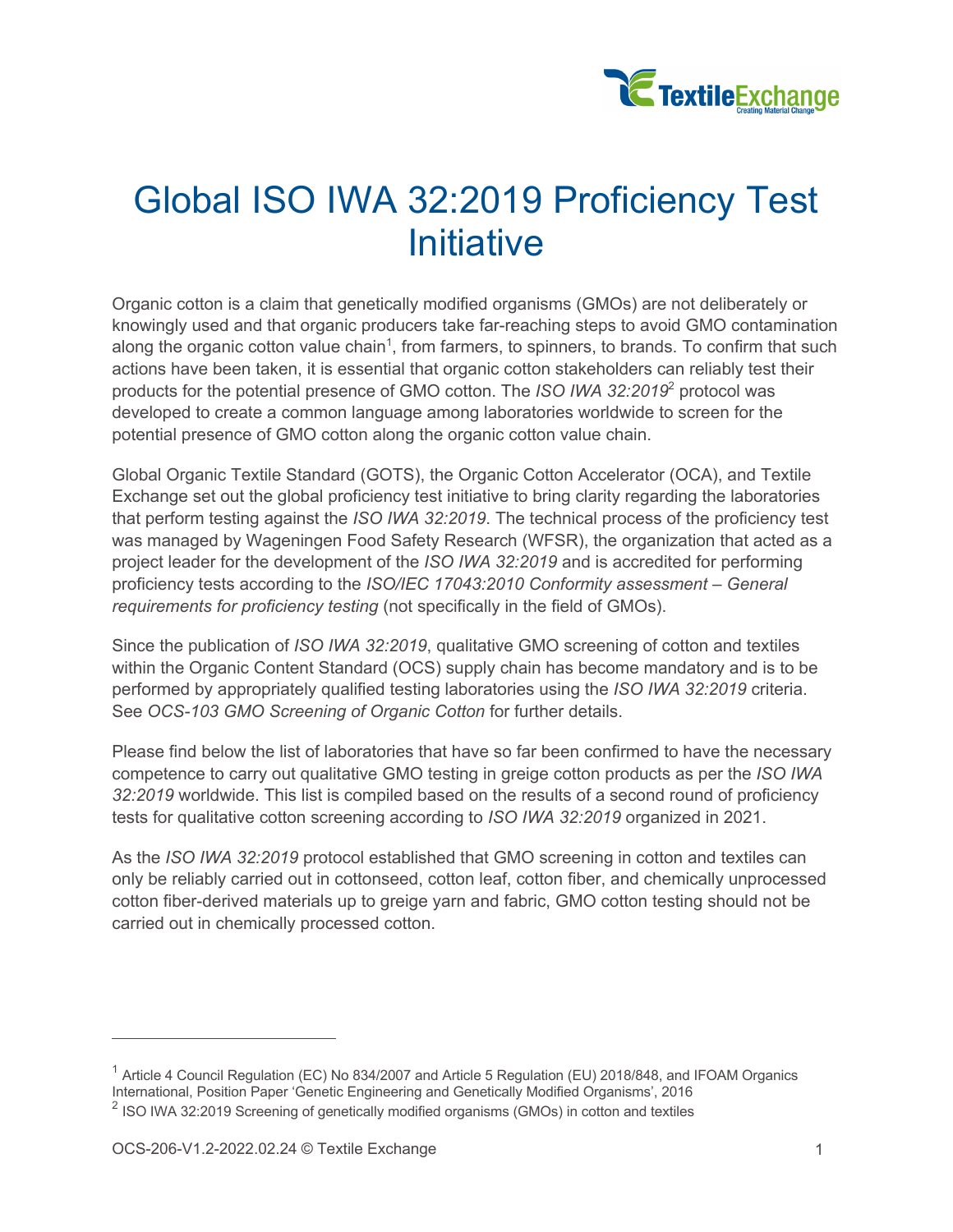

| Country         | <b>Laboratory Name</b>                                               | <b>Contact Details</b>                                     |
|-----------------|----------------------------------------------------------------------|------------------------------------------------------------|
| <b>Bulgaria</b> | Laboratory of SGS Bulgaria                                           | varnalaboratory@sgs.com<br>www.sgs.bg                      |
| <b>China</b>    | Intertek Testing Services Ltd.,<br>Shanghai, China                   | service.china@intertek.com<br>www.intertek.com.cn          |
|                 | <b>SGS-CSTC Standards Technical</b><br>Services (Shanghai) Co., Ltd. | www.sgsgroup.com.cn/agrifood                               |
| <b>Germany</b>  | <b>Eurofins GeneScan GmbH</b>                                        | GeneScan@eurofins.de<br>www.eurofins.de/GeneScan           |
|                 | <b>FoodChain ID Testing GmbH</b>                                     | info@foodchainid.de<br>www.foodchainid.de                  |
|                 | <b>GALAB Laboratories GmbH</b>                                       | Info@galab.de<br>www.galab.com                             |
|                 | Hohenstein Laboratories GmbH &<br>Co. KG                             | info@hohenstein.com<br>www.hohenstein.de                   |
|                 | Impetus GmbH & Co. Bioscience<br>ΚG                                  | I.kruse@impetus-bioscience.de<br>www.impetus.bioscience.de |
| <b>India</b>    | Envirocare Labs Pvt. Ltd. Thane                                      | info@environcare.co.in<br>www.environcare.co.in            |
|                 | Geo - Chem Laboratories Pvt. Ltd.                                    | laboratory@geochem.net.in<br>www.geochem.net.in            |
|                 | <b>NAWaL Analytical Laboratories</b>                                 | ecogreen.labs@gmail.com<br>www.nawallabs.com               |
|                 | <b>National Collateral Management</b><br><b>Services Ltd</b>         | raina@ncml.com<br>www.ncml.com                             |
|                 | ProComm Laboratory NBHC Pvt.<br>Ltd.                                 | procomm@nbhcindia.com<br>www.nbhcprocomm.com               |
|                 | Reliable Analytical Laboratories Pvt.<br>Ltd.                        | rashmi@reliablelabs.org<br>www.reliablelabs.org            |